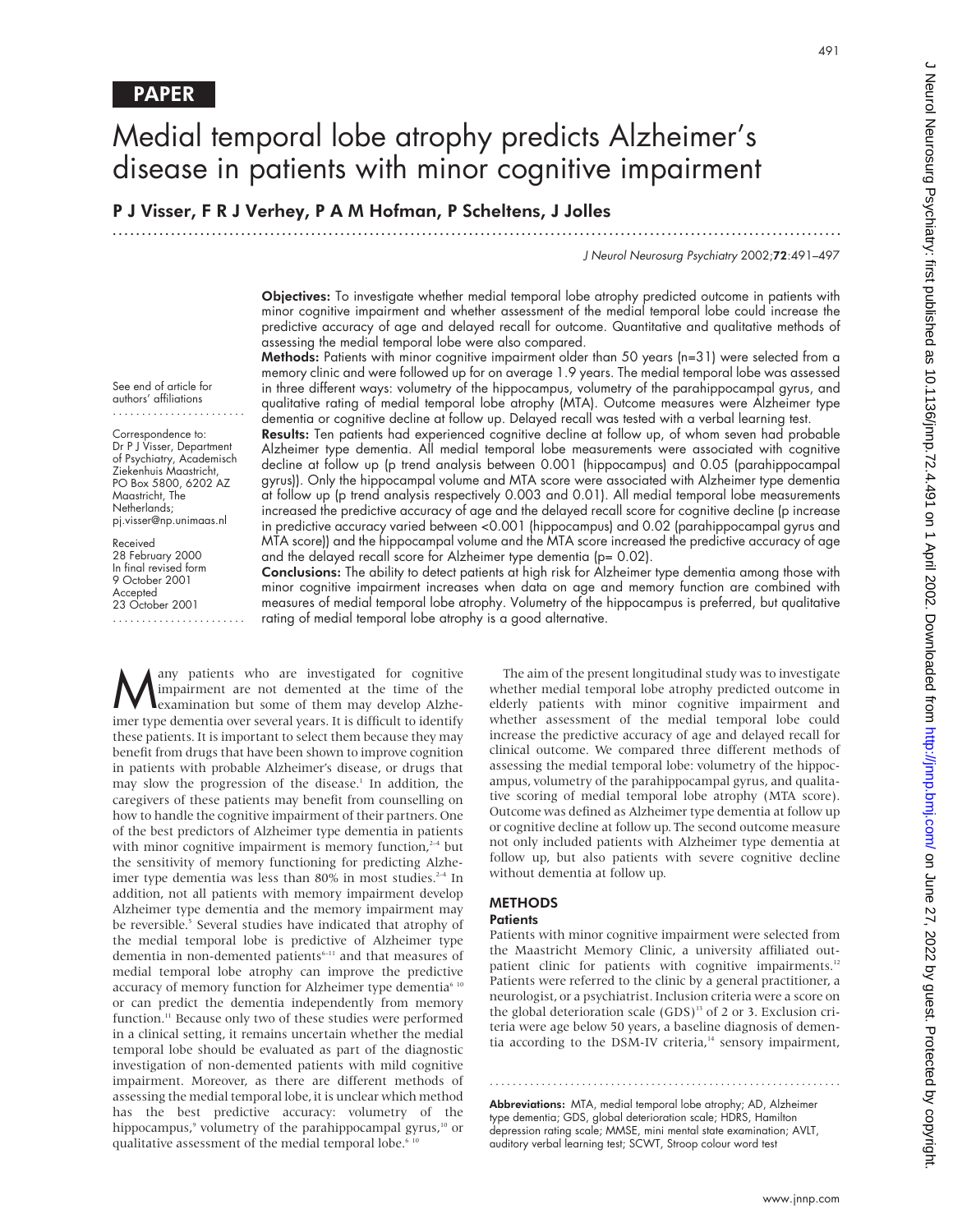psychosis, panic disorder, bipolar disorder, a score on the Hamilton depression rating scale-17 items  $(HDRS)^{15}$  higher than 22,<sup>16</sup> or cognitive problems in relation to cerebrovascular events, neurodegenerative diseases (for example, Parkinson's disease or Huntington's disease), brain neoplasm, head trauma, drug intoxication, alcohol misuse, hypothyroid or hyperthyroid function, or vitamin deficiency. Thirty one patients were included in the study. Some of these patients had vascular risk factors or vascular disorders—that is, hypertension (diastolic blood pressure >95, systolic blood pressure  $\geq$ 170 on a single measurement, or treatment for hypertension) (n=8), total cholesterol serum concentrations  $\geq 6.0$ mmol/l  $(n=5)$ , smoking  $(n=6)$ , angina pectoris  $(n=1)$ , transient ischaemic attack (n=2), and lacunar infarction on MRI  $(n=2)$ . The vascular disorders were thought not to be related to the cognitive impairment because there was no relation between the vascular event and the onset of cognitive impairment, nor was there a sudden onset of cognitive impairment. After the study was explained to them, patients gave their written informed consent.

## Baseline assessment and clinical diagnosis

At baseline patients underwent a standardised assessment which included a detailed history provided by the patient and a relevant other person, a psychiatric, neurological, and physical examination, appropriate laboratory tests, and a neuropsychological assessment (see below) as described elsewhere.12 In addition, the mini mental state examination  $(MMSE)$ ,<sup>17</sup> as a measure of global cognitive impairment, the GDS,13 which is a scale for staging levels of cognitive impairment, the Blessed dementia rating scale part I,<sup>18</sup> as a measure of functional impairment, and the HDRS,<sup>15</sup> were administered. Psychiatric diagnoses were made according to DSM-IV criteria.<sup>14</sup> The diagnosis of Alzheimer type dementia was made according to the NINCDS-ADRDA criteria.<sup>19</sup> No patient received antidementia drugs.

### Follow up assessment

The patients were invited for a follow up assessment between 1 and 3 years after the first assessment. The average follow up period was 1.9 years (SD 0.7). The follow up assessment consisted of a standardised questionnaire about medical history and cognitive complaints, the MMSE, the GDS, the HDRS, and a neuropsychological assessment (see below). The diagnosis at follow up was made by an experienced neuropsychiatrist who was unaware of the results of the baseline assessment including the MRI data. If the patient refused to come for the follow up assessment, a telephone interview was conducted which included a standardised questionnaire about medical history and cognitive complaints (n=1). No neuropsychological testing was done at follow up in seven patients because of refusal  $(n=5)$ , severe cognitive impairment  $(n=1)$ , or severe illness  $(n=1)$ .

The diagnosis of cognitive decline at follow up was made when patients had Alzheimer type dementia or when severe cognitive decline without dementia was present at follow up. Decline in non-demented patients was defined as a negative change of four points or more on the  $MMSE^{20}$  or decline on the delayed recall task such that both a decline >1 SD on the task was present and the follow up score was below the 10th percentile. The last restriction was taken to exclude patients with regression to the mean. When only the MMSE or the delayed recall score was available at follow up  $(n=2)$ , the patient was classified according to that score only.

### Neuropsychological methodology

The neuropsychological assessment consisted of a series of standard clinical tests,<sup>12 21</sup> including the auditory verbal learning test (AVLT) (a test that assesses immediate and delayed recall of a list of 15 unrelated words),<sup>22 23</sup> the Stroop colour

word test (SCWT) (a test that assesses simple (card 1) and complex cognitive speed (card 3)),<sup>24</sup> verbal fluency (the ability to name as many professions/trades as possible within 1 minute), and intelligence.<sup>25</sup> Delayed recall performance of the AVLT was selected because several studies have indicated that this is a strong neuropsychological predictor of Alzheimer type dementia.<sup>23</sup> Delayed recall performance was not tested at baseline in two patients because they refused to do the test.

Because the cognitive scores correlated with age, sex, and education, we corrected the scores for these variables. Intelligence was corrected according to published age norms and expressed as an intelligence quotient  $(IQ)$ .<sup>25</sup> The correction of the other cognitive scores was based on a reference population of 1070 cognitively normal patients older than 50 years who had been randomly selected from a registry of general practitioners as described in detail elsewhere.<sup>26 27</sup> On the basis of the reference population, an expected score for a given age, sex, and level of education was calculated.<sup>5 16</sup> This score was subtracted from the observed score and the residue was divided by the SD of the residue in the reference population to give a z score.<sup>5</sup> The sign of the z scores of the SCWT cards 1 and 3 was inverted such that a z score below zero indicated below average performance. We did not correct the MMSE score, in order to facilitate comparisons with other studies. In addition, the analyses with uncorrected MMSE scores yielded similar results as the analyses with corrected MMSE scores.

### MRI methodology

A three dimensional volumetric scan (T1 weighted, fast field echo, TR 24 ms, TE 7 ms, flipangle 30°, number of averages=2, FOV 230 mm, resolution 256×154) and an inversion recovery scan (TR 2107 ms, TE 18 ms, turbofactor=3, flipangle 90°, number of averages=2, FOV 230 mm, resolution 256×177) were performed on a 1.5 Tesla scanner (Gyroscan ACS-II, Philips). The slice thickness of the three dimensional volumetric scan was 1.5 mm and the scan axis was coronal, perpendicular to the intercommissural line. The slice thickness of inversion recovery scan was 3 mm and the scan axis was coronal, perpendicular to the long axis of the hippocampus. The hippocampus, the parahippocampal gyrus, and the intracranial area were measured on the three dimensional volume scan and the MTA score was determined from the inversion recovery scan.

### Methodology of brain measurements

Data were transferred to a SUN workstation and the regions of interest were measured with ShowImage (developed at the Department of Clinical Physics and Informatics, VrijeUniversiteit, Amsterdam, The Netherlands).<sup>28</sup> The MR scan of one patient was not available for volumetry and in this patient only the qualitative rating was performed. The brain structures were manually traced with a mouse driven cursor. The volumes of the left side and right side were added. The volume of the brain structure was calculated by multiplying the surface area of each region of interest by the slice thickness and summing the volumes of all slices on which the structure was measured. Measurements were done with reference to an anatomical atlas.<sup>29</sup> The hippocampus and parahippocampal gyrus were measured by one rater and the intracranial area was measured by another rater. All raters were blinded to all clinical information.

## Volumetry of the hippocampus, parahippocampal gyrus, and intracranial area

The hippocampus was measured on the slice on which both the semiannular sulcus and a notch between the amygdala and the hippocampus in the medial wall of the lateral ventricle were visible,<sup>29</sup> and then on every second slice. The last slice was that before the slice on which the crura of the fornices were visible. On average 10 slices on each side were measured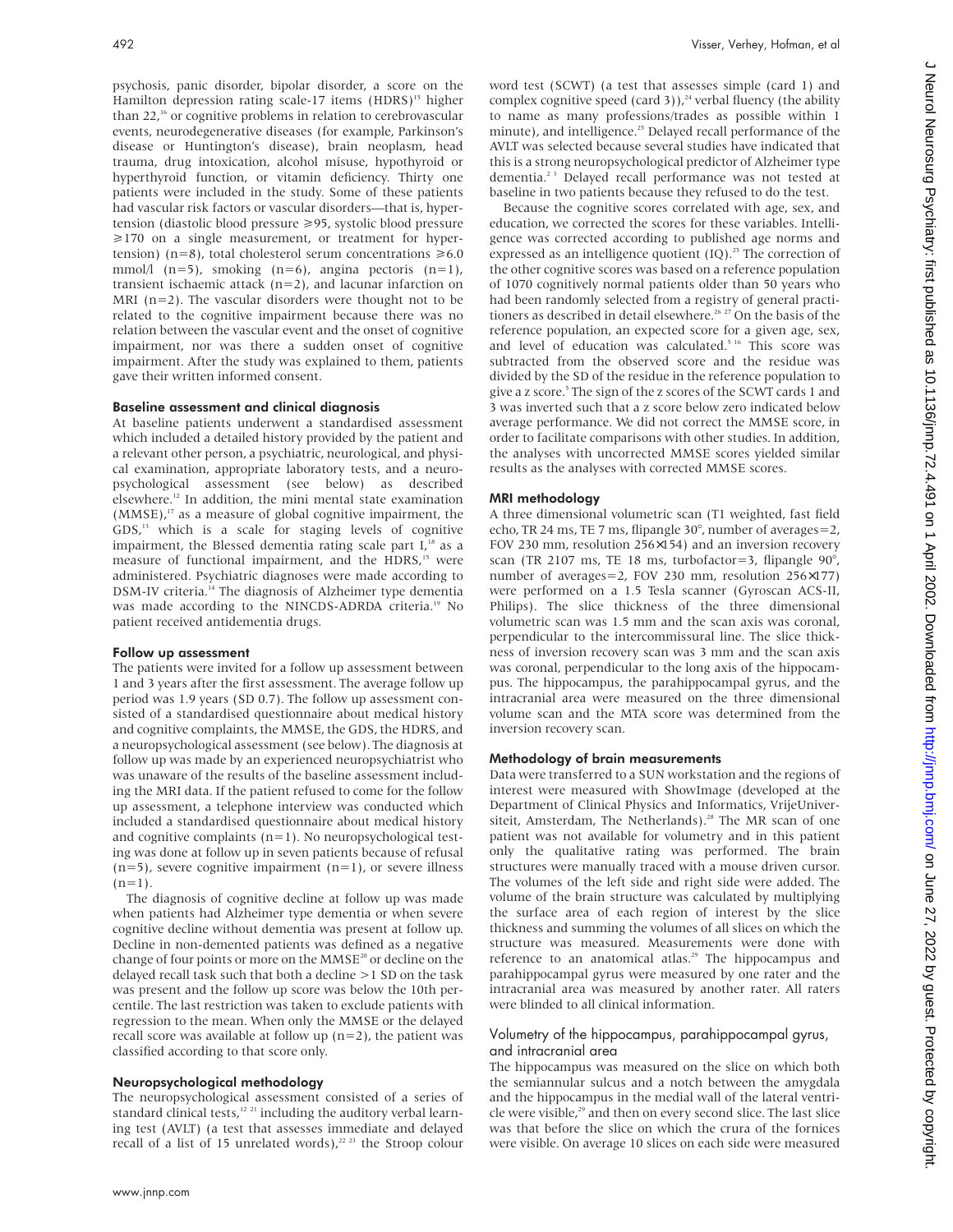(range 8–13). The volume of the parahippocampal gyrus was measured on the same slices, except for the last slice in order not to include the isthmus of the cingulate gyrus. On average nine slices on each side were measured (range 7–12). The intracranial area was measured in a rostrocaudal direction on three slices: on the first slice on which the third ventricle appeared, on the slice on which the mamillary bodies had the largest volume, and on the last slice on which the third ventricle was visible. The anatomical boundaries of the hippocampus, parahippocampal gyrus, and intracranial area have been described in detail elsewhere.<sup>30</sup> Ten scans were remeasured to assess the intraobserver variability. The intraclass correlation coefficient between the first and second measurement was 0.95 for the hippocampus, 0.92 for the parahippocampal gyrus, and 0.99 for the intracranial area.

The volumes of the hippocampus and parahippocampal gyrus were corrected for age, sex, intracranial area, and number of slices.<sup>30</sup> We corrected for the number of slices on which the volume of the hippocampus or parahippocampal gyrus were measured in order to reduce the variance because the number of slices correlated with the total volume of the hippocampus and parahippocampal gyrus but the number of slices did not depend on atrophy of these structures.<sup>30</sup> The correction for age, sex, intracranial area, and number of slices was based on a population of 60 healthy patients aged between 21 and 82 years (average age 56 years (SD 15.9)).<sup>31</sup> Regression analysis was performed with the brain structure as dependent variable and intracranial area, age, number of slices, sex, and the interaction term age by sex (because of reported differences in aging between males and females) as independent variables.<sup>30</sup> Variables and interaction terms that were significant at the p=0.05 level were included in the final model. These variables were age, sex, intracranial area, and number of slices in the model with hippocampal volume as dependent variable and age, intracranial area, and number of slices in the model with parahippocampal gyrus volume as dependent variable. Because age was included in both regression models the data of the reference population could be used for the correction of brain volumes in the study population even though the age range in the reference population was not the same as that in the study population. $31$  On the basis of the regression model we calculated z scores in the same way as we did for the delayed recall. We classified the brain volumes on the basis of the z score in tertiles. A z score above 0.44 corresponds to a brain volume in the highest tertile of the reference population, a z score between 0.44 and −0.44 corresponds to a brain volume in the middle tertile of the reference population, a z score below −0.44 corresponds to a brain volume in the lowest tertile of the reference population.

## MTA score

The MTA score is based on a visual estimation of the volume of the medial temporal lobe, including the hippocampus proper, dentate gyrus, subiculum, and parahippocampal gyrus, and the volume of the surrounding CSF spaces, in particular the temporal horn of the lateral ventricle and the choroid fissure, on both sides.32 33 The MTA score ranges from 0 (no atrophy) to 4 (severe atrophy). The MTA was scored by a neurologist who was blinded to all clinical information. The intrarater reliability of this rater was substantial ( $\kappa$ =0.70).<sup>34</sup> The left and right MTA scores were averaged and corrected for age and sex using multiple linear regression on the basis of the same reference population that was used for correcting the hippocampal and parahippocampal gyrus volume. A z score was calculated as described above. The sign of the z scores was inverted such that a z score below zero indicated more than average atrophy. We classified the MTA rating on the basis of the z score in tertiles in the same way as we did for the hippocampus and parahippocampal gyrus.

## **Statistics**

The data were analyzed using SPSS for the Macintosh 4.0 (SPSS Inc, Chigaco, IL, USA). Trend analysis was used to investigate the relation between the tertile scores of hippocampal volume, parahippocampal gyrus volume, or MTA score and change in cognitive function and cognitive outcome. In the trend analyses the tertile scores were considered a continuous variable in a multiple linear regression model. Intraclass correlation coefficients were calculated to assess the intraobserver and interobserver variability.<sup>35</sup> Logistic regression was used to evaluate the predictive value of age (50–60 years, 60–70 years, and >70 years), delayed recall, and the z scores of the hippocampal volume or parahippocampal gyrus volume or MTA score for clinical outcome (Alzheimer type dementia *v* no Alzheimer type dementia, and the absence or presence of cognitive decline at follow up). Age was used as a predictor because it is a risk factor for Alzheimer type dementia that is independent of age corrected brain volumes or age corrected memory scores.<sup>5 11</sup> Age and delayed recall were added in the first two steps and the brain volume or MTA score in the third step. To assess whether the goodness of fit improved after each step, the decrease in deviance (or −2 log likelihood) was tested. All tests were two tailed, and the significance level was set at 0.05.

# RESULTS

Baseline characteristics of the study population are listed in table 1. Information on the presence or absence of Alzheimer type dementia was available in 30 patients (97%). Seven patients (22% of the patients with known outcome) were demented and had probable Alzheimer type dementia at follow up. Of the patients with no dementia at follow up  $(n=23)$ , three had cognitive decline at follow up (two patients with a decline on the MMSE  $\geq 4$ , and one patient with a decline on the delayed recall >1 SD), 17 patients had no cognitive decline, and three patients had no cognitive scores at follow up. The patients with Alzheimer type dementia at follow up and the non-demented patients with cognitive decline at follow up will be referred to as the cognitive decline group  $(n=10)$ .

There was a statistically significant association between the volume of the hippocampus and the MTA score at baseline and

|                |    | <b>Table 1</b> Patient characteristics                            |                                 |
|----------------|----|-------------------------------------------------------------------|---------------------------------|
|                | 31 |                                                                   | No                              |
| 64.9(9.5)      |    |                                                                   | Age (y)                         |
| 18M:13F        |    |                                                                   | Sex ratio                       |
| 10.7(3.2)      |    |                                                                   | Education (y)*                  |
| 27.7 (1.8)     |    |                                                                   | MMSE score                      |
|                |    |                                                                   | GDS score:                      |
|                | 17 |                                                                   | $\overline{2}$                  |
|                | 14 |                                                                   | 3                               |
| 1.9(1.9)       |    |                                                                   | <b>BDRS</b> score               |
| 9.8(6.5)       |    |                                                                   | <b>HDRS</b> score               |
| 0.02(1.3)      |    |                                                                   | Immediate recall (z score)      |
| 6.1(3.0)       |    |                                                                   | Delayed recall (raw score)      |
| $-0.91$ (0.84) |    |                                                                   | Delayed recall (z score)        |
| $-1.0$ (1.5)   |    |                                                                   | SCWT: card 1 (z score)          |
| $-1.84(1.3)$   |    |                                                                   | SCWT: card 3 (z score)          |
| $-0.80$ (1.0)  |    |                                                                   | Verbal fluency (z score)        |
| 112.3 (12.5)   |    |                                                                   | IQ                              |
| $-0.23(1.1)$   |    |                                                                   | Hippocampus (z score)           |
| 0.10(1.1)      |    |                                                                   | Parahippocampal gyrus (z score) |
|                |    | MTA score (uncorrected, average of left and rigth side) 1.1 (1.1) |                                 |
| $-0.35(1.4)$   |    |                                                                   | MTA score (z score)             |
|                |    |                                                                   | Values are means (SD).          |

\*Years spent in primary, secondary and higher level education. MMSE, mini mental state examination; GDS, global deterioration scale; HDRS, Hamilton depression rating scale; BDRS, Blessed dementia rating scale; SCWT, Stroop colour word test, IQ, intelligence quotient; MTA, medial temporal lobe atrophy.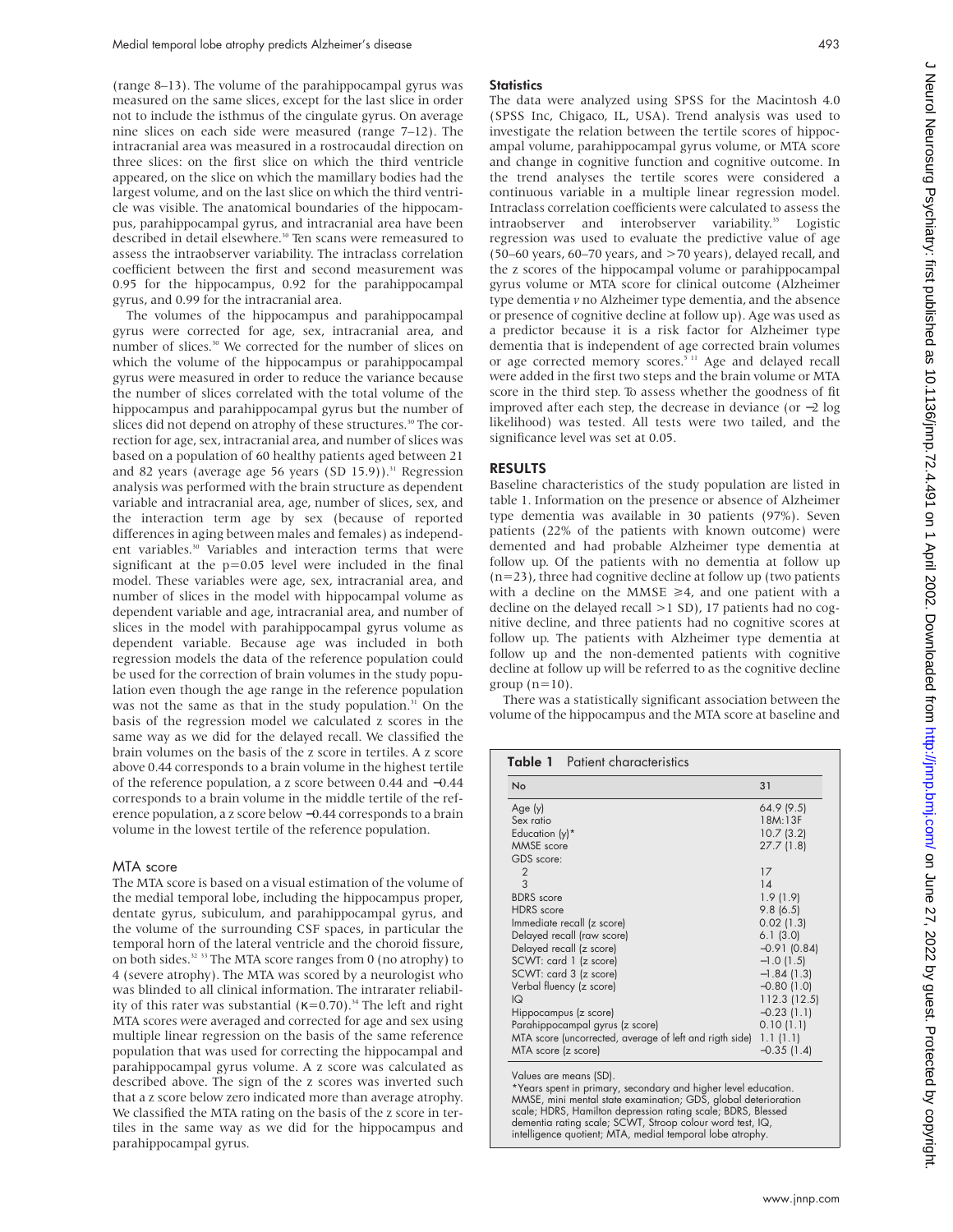|                                                                                                                                    | Hippocampus volume at baseline*                                                   |                                                                    |                                                                                      |                                 |  |
|------------------------------------------------------------------------------------------------------------------------------------|-----------------------------------------------------------------------------------|--------------------------------------------------------------------|--------------------------------------------------------------------------------------|---------------------------------|--|
|                                                                                                                                    | Highest tertile                                                                   | Middle tertile                                                     | Lowest tertile                                                                       | p Value trend<br>analysis       |  |
| (A) Baseline and follow up data according to hippocampal volume at baseline:<br>Number<br>Baseline data                            | 9                                                                                 | 9                                                                  | $12 \overline{ }$                                                                    |                                 |  |
| Age (y)<br>MMSE score<br>Delayed recall (z score)                                                                                  | $60.6$ $(8.6)$<br>27.8(1.7)<br>$-1.15(0.84)$                                      | 65.9(8.4)<br>27.9(1.7)<br>$-0.42$ (0.84) <sup>+</sup>              | 66.9 (10.9)<br>27.3(2.1)<br>$-1.1$ (0.80) <sup>†</sup>                               | 0.15<br>0.50<br>0.94            |  |
| Follow up data<br>Change MMSE<br>Change delayed recall<br>AD/no AD at follow up (% AD)<br>CD/no CD at follow up (% CD)             | $0.0(2.2)\$<br>$0.73(1.2)$ §<br>$0/9$ (0)<br>$0/6$ (0)§                           | $-0.78$ (1.7)<br>$-0.33(1.2)$ †<br>$1/8$ (13)<br>$2/7$ (30)        | $-4.7(4.4)$ §<br>$-0.29$ (1.5)<br>$6/5$ (55) <sup>+</sup><br>$8/3$ (72) <sup>+</sup> | 0.002<br>0.18<br>0.003<br>0.001 |  |
|                                                                                                                                    |                                                                                   | Parahippocampal gyrus volume at baseline*                          |                                                                                      |                                 |  |
|                                                                                                                                    | <b>Highest tertile</b>                                                            | Middle tertile                                                     | Lowest tertile                                                                       | p Value trend<br>analysis       |  |
| (B) Baseline and follow up data according to parahippocampal gyrus volume at baseline:<br>Number<br>Baseline data                  | 12                                                                                | 10                                                                 | 8                                                                                    |                                 |  |
| Age (y)<br><b>MMSE</b> score<br>Delayed recall (z score)<br>Follow up data                                                         | 64.2 (10.4)<br>27.0(2.0)<br>$-0.93$ (0.92) $\ddagger$                             | $64.2$ (9.3)<br>28.2 (1.9)<br>$-0.80$ (0.93)                       | 66.1 (10.0)<br>27.8(1.7)<br>$-1.05$ (0.76)                                           | 0.69<br>0.31<br>0.80            |  |
| Change MMSE<br>Change delayed recall<br>AD/no AD at follow up (% AD)<br>CD/no CD at follow up (% CD)                               | $-0.86$ (2.3)**<br>$0.61(1.3)$ **<br>$2/10$ (17)<br>$2/7$ (22)§                   | $-1.1(3.1)$<br>$-0.11(1.2)$ t<br>$2/8$ (20)<br>$3/7$ (30)          | $-4.6(4.5)$<br>$-0.64(1.4)$<br>$3/4$ (43) <sup>†</sup><br>$5/2$ (71) <sup>+</sup>    | 0.05<br>0.09<br>0.24<br>0.05    |  |
|                                                                                                                                    | MTA score at baseline*                                                            |                                                                    |                                                                                      | p Value trend                   |  |
|                                                                                                                                    | <b>Highest tertile</b>                                                            | Middle tertile                                                     | Lowest tertile                                                                       | analysis                        |  |
| (C) Baseline and follow up data according to MTA score at baseline:<br>Number<br>Baseline data                                     | 12                                                                                | 6                                                                  | 13                                                                                   |                                 |  |
| Age (y)<br><b>MMSE</b> score<br>Delayed recall (z score)                                                                           | 59.2(8.1)<br>28.3(1.4)<br>$-0.86$ (0.72) <sup>+</sup>                             | 67.9(2.0)<br>27.8(1.9)<br>$-0.58(1.1)$                             | 68.8(10.1)<br>27.0(2.0)<br>$-1.1$ (0.80) <sup>†</sup>                                | 0.01<br>0.08<br>0.46            |  |
| Follow up data<br>Change MMSE score<br>Change delayed recall score<br>AD/no AD at follow up (% AD)<br>CD/no CD at follow up (% CD) | $-0.73$ (2.1) <sup>+</sup><br>$0.11(1.4)$ §<br>1/11(8)<br>$2/9$ (18) <sup>+</sup> | $-1.2$ (1.6) <sup>†</sup><br>0.14(1.4)<br>$0/6$ (0)<br>$0/5$ (0) † | $-3.9$ (5.0)<br>$-0.16(1.3)$<br>$6/6$ (50) <sup>+</sup><br>$8/3$ (73) $\ddagger$     | 0.05<br>0.67<br>0.01<br>0.01    |  |

Table 2 Baseline and follow up data for parahippocampal volume, hippocampal gyrus volume, and MTA score

Values are means (SD). \*Tertiles are based on a reference population of healthy subjects. A low tertile score indicates a small hippocampal or parahippocampal gyrus volume, or an high MTA score; †one patient with missing data; ‡two patients with missing data; §three patients with missing data; ¶four patients with missing data; \*\*five patients with missing data.

MMSE, Mini mental state examination; AD, Alzheimer type dementia; CD, cognitive decline: patients with Alzheimer type dementia at follow up or patients with severe cognitive decline at follow up without dementia.

decline on the MMSE, the diagnosis of Alzheimer type dementia, and the diagnosis of cognitive decline at follow up. The volume of the parahippocampal gyrus was significantly associated with decline on the MMSE and cognitive decline at follow up, and tended to be associated with change in delayed recall performance at follow up (table 2). These associations remained similar after adjustments for duration of follow up. The association between medial temporal lobe atrophy and change of cognitive scores remained the same after correction for the baseline cognitive scores. None of the measures of medial temporal lobe atrophy was associated with age or cognitive scores at baseline except for the MTA score that was associated with age at baseline.

In the logistic regression analyses three patients were excluded because of missing data: two patients had no delayed recall score at baseline and in one patient medial temporal lobe atrophy was only assessed with the qualitative rating scale and not with volumetry. The first set of logistic regression analyses was performed with Alzheimer type dementia at follow up as dependent variable and included data for six patients with Alzheimer type dementia at follow up and 21 non-demented patients. After age and the delayed

recall score were entered in the first two steps, the hippocampus volume and the MTA score improved the model (table 3). In the second set of logistic regression analyses, the dependent variable was cognitive decline at follow up and included data for nine patients with cognitive decline at follow up and 15 patients without cognitive decline. After age and the delayed recall score were entered in the first two steps, the volumes of the hippocampus and the parahippocampal gyrus, and the MTA score all improved the model (table 3). The decrease in deviance was largest for the hippocampal volume, indicating that this variable increased the predictive accuracy the most.

# DISCUSSION

The main findings of this prospective study of patients with minor cognitive impairment in a clinical setting were that measures of medial temporal atrophy predicted outcome at follow up and improved the predictive accuracy of age and delayed recall performance for outcome. The hippocampal volume was a better predictor of outcome than the MTA score, and the MTA score was a better predictor than the parahippocampal gyrus volume.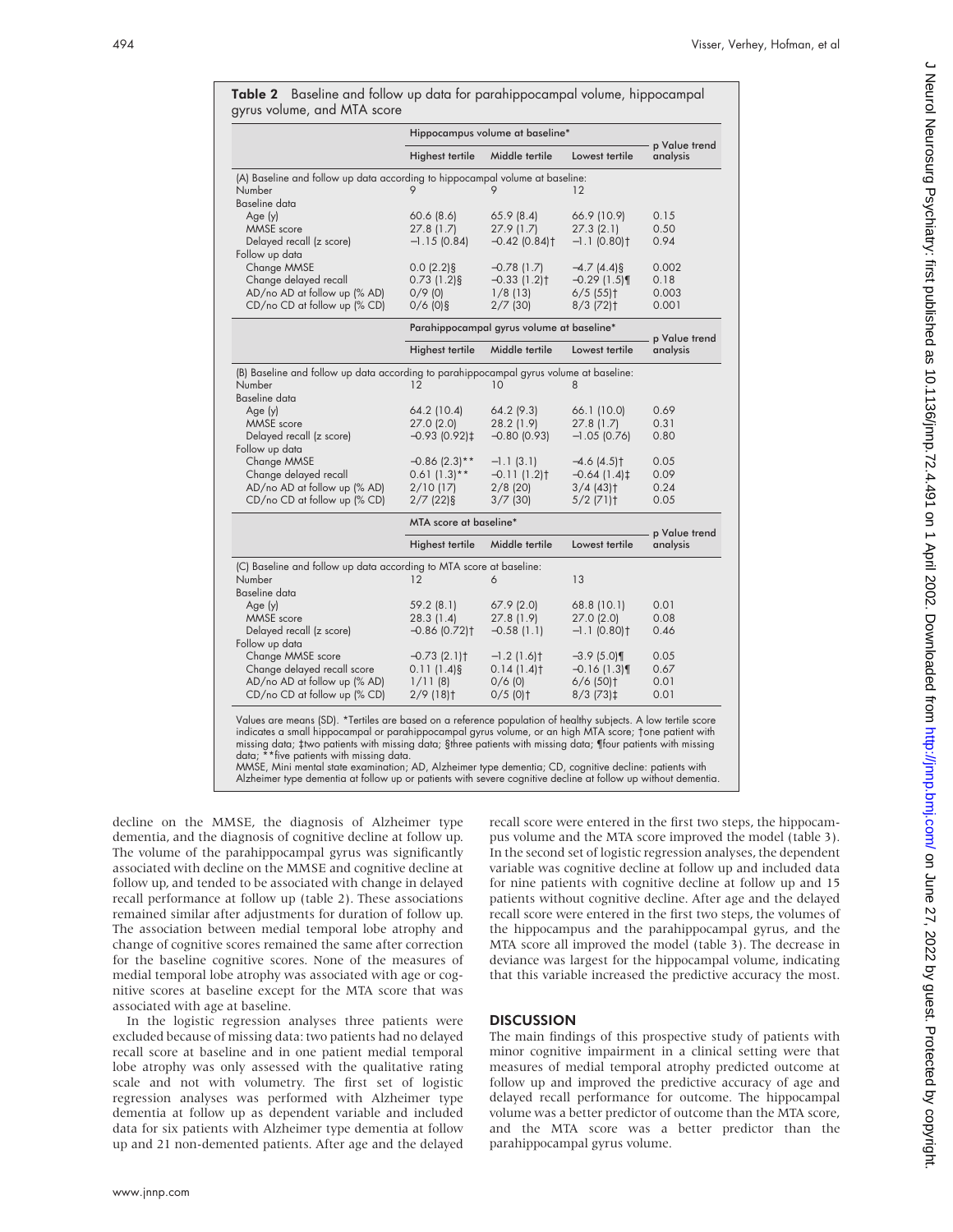| Logistic regression analyses of clinical outcome<br>Table 3 |           |                                              |               |          |                                   |                   |                   |  |  |
|-------------------------------------------------------------|-----------|----------------------------------------------|---------------|----------|-----------------------------------|-------------------|-------------------|--|--|
|                                                             | deviance* | Change in p Value change Overall<br>deviance | accuracy (%)+ | (% )     | Sensitivity Specificity<br>$(\%)$ | <b>PPV</b><br>(%) | <b>NPV</b><br>(%) |  |  |
| AD as outcome:                                              |           |                                              |               |          |                                   |                   |                   |  |  |
| Step 1 Age                                                  | 3.2       | 0.07                                         | 78            | $\Omega$ | 100                               |                   | 78                |  |  |
| Step 2 Delayed recall                                       | 3.2       | 0.07                                         | 74            | 17       | 90                                | 33                | 79                |  |  |
| Step 3 HC                                                   | 5.1       | 0.02                                         | 81            | 50       | 90                                | 60                | 86                |  |  |
| Step 3 PHG                                                  | 1.4       | 0.25                                         | 74            | 33       | 86                                | 40                | 82                |  |  |
| Step 3 MTA score                                            | 5.5       | 0.02                                         | 81            | 50       | 90                                | 60                | 86                |  |  |
| Cognitive decline as outcome:                               |           |                                              |               |          |                                   |                   |                   |  |  |
| Step 1 Age                                                  | 4.6       | 0.03                                         | 71            | 44       | 87                                | 67                | 72                |  |  |
| Step 2 Delayed recall                                       | 2.6       | 0.11                                         | 71            | 73       | 67                                | 60                | 79                |  |  |
| Step 3 HC                                                   | 24.6      | < 0.001                                      | 100           | 100      | 100                               | 100               | 100               |  |  |
| Step 3 PHG                                                  | 5.2       | 0.02                                         | 75            | 56       | 87                                | 71                | 76                |  |  |
| Step 3 MTA score                                            | 5.4       | 0.02                                         | 83            | 78       | 87                                | 78                | 87                |  |  |

\*Change in deviance is the change in deviance from maximum deviance (step 1) or the previous step (steps 2 and 3); †the overall accuracy, sensitivity, specificity, PPV and NPV were calculated on the basis of the predicted probability of outcome: Alzheimer type dementia or cognitive decline were considered to be predicted by the model if the predicted probability of Alzheimer type dementia or cognitive decline was  $\ge 0.5$ .

HC, hippocampus; PHG, parahippocampal gyrus; MTA, medial temporal lobe atrophy; PPV, positive predictive value; NPV, negative predictive value; –,could not be calculated because no patients were predicted to have Alzheimer type dementia at follow up.

The finding that medial temporal lobe atrophy was associated with cognitive outcome is consistent with earlier observations of patients with or without mild cognitive impairment.<sup>6-11</sup> All medial temporal lobe measures were found to improve the predictive accuracy of age and the delayed recall score for cognitive decline at follow up. These findings corroborate the finding that assessment of the medial temporal lobe increases predictive accuracy for clinical outcome above that of cognitive dysfunction<sup>6 10</sup> and are consistent with the finding that hippocampal volume and memory scores were independent predictors of Alzheimer type dementia in patients with minor cognitive impairment.<sup>11</sup>

The trend analyses and logistic regression analyses indicated that the hippocampal volume was a better predictor of outcome than the volume of the parahippocampal gyrus. This corroborates the findings of Kaye *et al*, who showed that nondemented patients with Alzheimer type dementia at follow up had at baseline smaller hippocampal volumes but not parahippocampal gyrus volumes at baseline than patients without dementia at follow up,<sup>9</sup> but it is by contrast with our previous study that showed a better predictive accuracy of the parahippocampal gyrus for Alzheimer type dementia in non-demented elderly people.10 This discrepancy may have resulted from the difference in criteria for minor cognitive impairment that have been used. In our previous study, patients were selected according to the criteria of minimal dementia<sup>10</sup> and these patients had at baseline more severe cognitive impairment (average MMSE score of 22.6) than the patients with mild cognitive impairments in the present study (average MMSE score 27.7) or the study of Kaye *et al* (average MMSE score 26.9).<sup>9</sup> Another explanation for the lower discriminative ability of the parahippocampal gyrus may be the larger interindividual differences in this structure.<sup>36</sup> The fact that in our previous study the parahippocampal gyrus volume was nevertheless a better predictor than the hippocampal volume, was perhaps because measurements were performed on only four slices. This may have decreased the accuracy with which the hippocampus was measured because the shape of the hippocampus changes along the longitudinal axis. By contrast, the parahippocampal gyrus has a more stable form. It is therefore possible that the measurement error of the hippocampus outweighed the interindividual variability of the parahippocampal gyrus. The hippocampal volume was a better predictor of Alzheimer type dementia and cognitive decline in the trend analyses than the MTA score. In the multivariate analyses, the hippocampal volume and the MTA score could predict Alzheimer type dementia with the same

accuracy but the hippocampal volume was a better predictor of cognitive decline than the MTA score. These findings suggest that volumetry of the hippocampus should be preferred above the MTA score in predicting cognitive outcome. However, volumetry of the hippocampus takes about 15 minutes and data for a reference population of normal patients are needed to correct for differences in intracranial volume. This will probably limit the use of volumetry in a clinical setting. The MTA score has the advantage that it can be scored on hard copies and that it takes only a few minutes to perform. Because the MTA score has a good predictive accuracy, it could be used in settings where volumetry is not possible. One possible disadvantage of the MTA score is the interrater variability. In a previous study it was shown that the interrater agreement on MTA ratings of 100 scans of four raters was fair to substantial (κ between 0.34 and 0.57), which indicates that the generalisation of the MTA score may be less satisfactory.<sup>34</sup> To prevent interrater variability in MTA scoring raters should therefore be well trained.

The differences in predictive accuracy between the three measures of medial temporal lobe atrophy suggest that these measures assess different aspects of medial temporal lobe atrophy. To investigate this possibility we correlated in the present sample post hoc the z scores of the three medial temporal lobe measures with each other. The correlation coefficient between the volumes of the hippocampus and the parahippocampal gyrus was  $0.69$  (p<0.001), the correlation coefficient between the volume of the hippocampus and the MTA score was  $0.29$  ( $p=0.11$ ), and the correlation coefficient between the volume of the parahippocampal gyrus and the MTA score was  $0.26$  (p=0.17). Because the patients in these correlations were their own controls, we repeated the correlations using brain volumes and MTA scores that were not corrected for age. Without age correction, the correlation coefficient between the volumes of the hippocampus and the parahippocampal gyrus remained the same but the correlation coefficients between the volumetric measures and the MTA score were higher  $(r=0.42, p=0.02)$  for both the correlation between the volume of the hippocampus and the MTA score and the correlation between the volume of the parahippocampal gyrus and the MTA score). The correlation coefficient between the volume of the hippocampus and the MTA score was similar to that reported in a previous study.<sup>37</sup> These data indicate that the three measures of medial temporal lobe atrophy indeed assess different aspects of medial temporal lobe atrophy. One possible explanation of the moderate correlation between the MTA score and the volumetric measures is that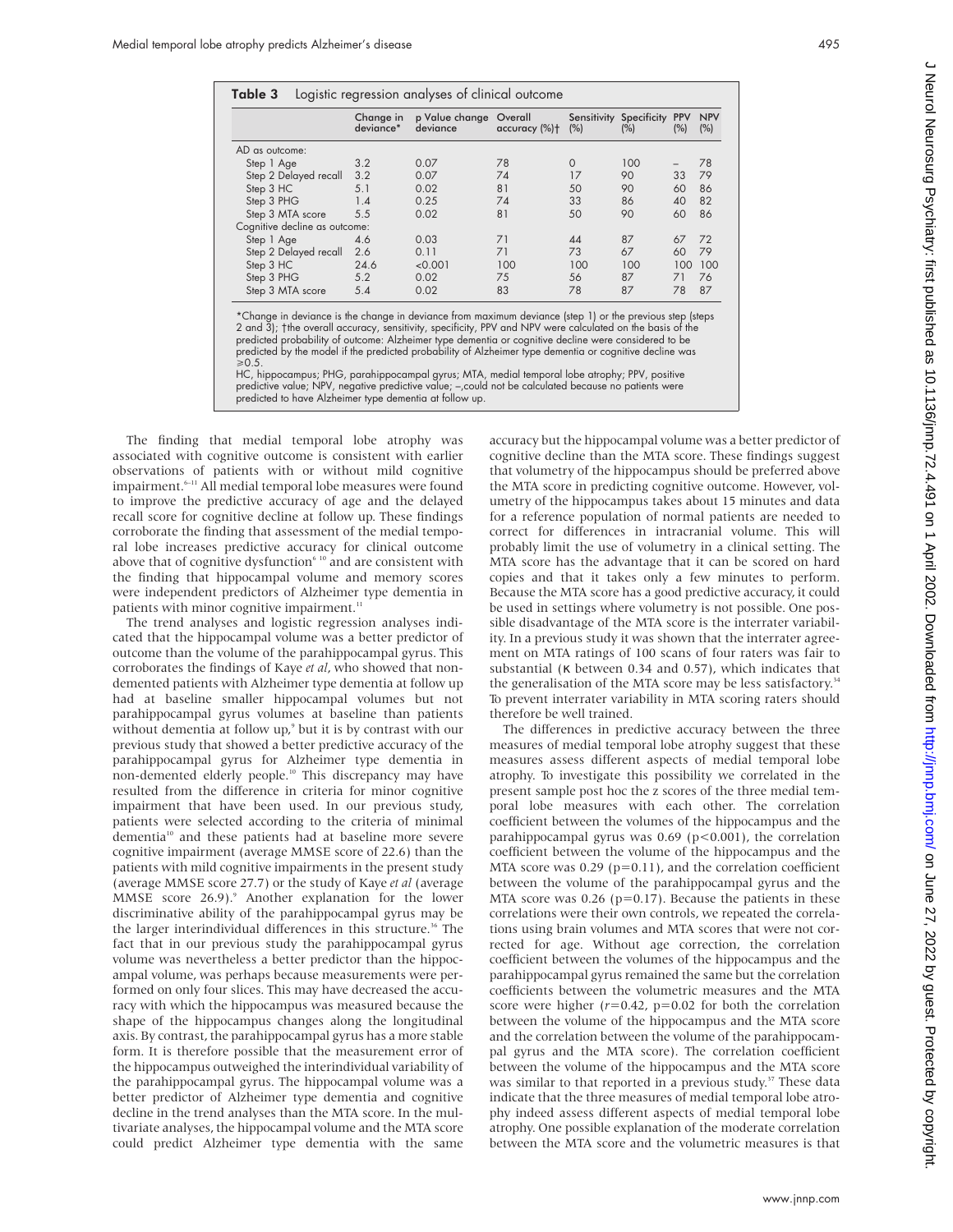the MTA score is based not only on a visual estimation of the volume of the medial temporal lobe, but also of the volume of the surrounding CSF spaces, in particular the temporal horn of the lateral ventricle and the choroid fissure. Evidence for this explanation comes from the finding that the MTA score correlated significantly with the volume of the temporal horn of the lateral ventricle in the present sample (*r*=0.51, p=0.003, if both measures were corrected for age, and *r*=0.69, p<0.001, if both measures were not corrected for age).

Minor cognitive impairment in the present study was defined as cognitive impairment that led to a referral to a memory clinic but that was not severe enough to meet the criteria of dementia which equals GDS stages 2 and 3. There are also other concepts of minor cognitive impairment, such as mild cognitive impairment (MCI).<sup>38</sup> In the present study, 19 patients met the criteria of MCI (two patients did not meet the criteria because cognitive test data were missing and 10 patients because they were younger than 60 years). Trend analyses and logistic regression analyses with these patients yielded similar results as the analyses with the whole sample which indicates that the present findings will also apply in patients with MCI. The mean age in the study sample (65 years) was lower than that of other studies investigating the predictive accuracy of medial temporal lobe atrophy (mean age range from 71 to 78).<sup> $61011$ </sup> This may have negatively influenced the positive predictive value of medial temporal lobe atrophy because the conversion rate to dementia is lower in younger patients than it is in older patients. We corrected for this difference in conversion rate by including age in the multivariate models. We also performed analyses with a subgroup of patients older than 60 years (average 71 years) (data not shown) which yielded similar results as those with the whole sample. We did not exclude patients with mild to moderate depression because mild to moderate depression is often seen in patients with preclinical Alzheimer type dementia.<sup>16</sup> Because depression may cause cognitive impairment we may have misclassified depressed patients as having cognitive decline at follow up. This seems unlikely because patients with cognitive decline at follow up who had high depression scores at baseline (HDRS score of 19 and 21) had improvement of the depression scores at follow up (average improvement of five points). In addition, trend and logistic regression analyses with correction for depression severity yielded similar results as the analyses without correction. We included patients with cardiovascular risk factors or vascular disorders that might have contributed to cognitive impairment or to conversion to dementia. However, adjustment for these risk factors or vascular disorders had no effect on the results (data not shown). Also exclusion of the patients with a history of a transient ischaemic attack or a lacunar infarction yielded similar results.

One of the limitations of the study was the short follow up period. We may therefore have missed patients who would have become demented after the follow up assessment. For this reason we also used a broader definition of cognitive decline as an outcome measure, but it remains to be investigated whether the patients with cognitive decline at follow up who were not demented have since developed Alzheimer type dementia. Pathological confirmation of the clinical diagnosis at follow up was not possible and the pathological diagnosis remains therefore uncertain. The small sample size may have limited the ability to detect significant differences. The hippocampal volume and parahippocampal gyrus volumetry and MTA scoring were measured on MRI with a different scan axis. Because the slice thickness was thin it seems unlikely that the difference in scan axis has introduced major bias.We have investigated whether assessment of the medial temporal lobe could increase the predictive accuracy of age and delayed recall for clinical outcome but it remains to be investigated which will be the simplest model for predicting outcome.

The clinical relevance of these findings is that the ability to detect patients with minor cognitive impairment who are at high risk for Alzheimer type dementia will increase when data on age and memory function are combined with measures of medial temporal lobe atrophy. Assessment of medial temporal lobe atrophy may therefore be a useful supplement to the diagnostic investigation of patients with minor cognitive impairment.

## ACKNOWLEDGEMENTS

We thank D Tisserand for assisting in the measurement of the brain structures, Dr A Kester for statistical advice, and Dr J Sykes for linguistic advice.

.....................

# Authors' affiliations

P J Visser, F R J Verhey, J Jolles, Institute of Brain and Behavior, Department of Psychiatry, University of Maastricht, Maastricht, The **Netherlands** 

P A M Hofman, Department of Radiology, Academisch Ziekenhuis Maastricht, Maastricht, The Netherlands

P Scheltens, Department of Neurology, VU Medical Centre, Amsterdam, The Netherlands

#### REFERENCES

- 1 Felician O, Sandson T. The neurobiology and pharmacotherapy of Alzheimer's disease. J Neuropsychiatry Clin Neurosci 1999;11:19–31.
- 2 Masur DM, Sliwinski M, Lipton RB, et al. Neuropsychological prediction of dementia and the absence of dementia in healthy elderly persons. Neurology 1994;44:1427-32.
- 3 Tierney MC, Szalai JP, Snow WG, et al. Prediction of probable Alzheimer's disease in memory impaired patients. Neurology 1996;46:661–5.
- 4 Sliwinski M, Buschke H, Stewart W, et al. The effect of dementia risk factors on comparative and diagnostic selective reminding norms. J Int Neuropsychol Soc 1997;3:317–26.
- 5 Visser PJ, Verhey FRJ, Ponds RWHM, et al. Course of objective memory impairment in non-demented subjects attending a memory clinic and predictors of outcome. Int J Geriatr Psychiatry 2000;15:363-72.
- 6 de Leon MJ, George AE, Convit A, et al. The radiologic prediction of Alzheimer disease: the atrophic hippocampal formation. AJNR Am J Neuroradiol 1993;14:897–906.
- 7 Golomb J, Kluger A, de Leon M, et al. Hippocampal formation size predicts declining memory performance in normal aging. Neurology 1996;47:810–3.
- 8 Fox N, Warrington E, Freeborough P, et al. Presymptomatic
- hippocampal atrophy in Alzheimer's disease. Brain 1996;119:2001–7. 9 Kaye J, Swihart T, Howieson D, et al. Volume loss of the hippocampus and temporal lobe in healthy elderly persons destined to develop dementia. Neurology 1997;48:1297–304.
- 10 Visser PJ, Scheltens P, Verhey FRJ, et al. Medial temporal lobe atrophy and memory dysfunction as predictors for dementia in subjects with mild<br>cognitive impairment. J Neurol 1999;**246**:477–85.
- 11 Jack CR, Petersen RC, Xu YC, et al. Prediction of AD with MRI-based hippocampal volume in mild cognitive impairment. Neurology 1999;52:1397–403.
- 12 Verhey FRJ, Jolles J, Ponds RWHM, et al. Diagnosing dementia: a comparison between a monodisciplinary and multidisciplinary approach. J Neuropsychiatry Clin Neurosci 1993;5:78–85.
- 13 Reisberg B, Ferris SH, De Leon MJ, et al. The global deterioration scale for assessment of primary degenerative dementia. Am J Psychiatry 1982;139:1136–9.
- 14 American Psychiatric Association A. Diagnostic and statistical manual of mental disorders. IVth ed. Washington, DC: APA, 1994.
- 15 Hamilton M. A rating scale for depression. J Neurol Neurosurg
- Psychiatry 1960;23:56–62. 16 Visser PJ, Verhey FRJ, Ponds RWHM, et al. Distinction between preclinical dementia and depression. J Am Geriatr Soc 2000;48:479–84.
- 17 Folstein MF, Folstein SE, McHugh PR. "Mini-mental state", a practical method for grading the cognitive state of patients for the clinician. J Psychiatr Res 1975;12:189–98.
- 18 **Blessed G**, Tomlinson BE, Roth M. The association between quantitative measures of dementia and of senile changes in the cerebral grey matter
- of elderly subjects. *Br J Psychiatry* 1968;114:797–811.<br>19 McKhann G, Drachman D, Folstein M, *et al*. Clinical diagnosis of Alzheimer's disease: report of the NINCDS-ADRDA Work-Group under the auspices of the Department of Health and Human Services Task Force on Alzheimer's disease. Neurology 1984;34:939–44.
- 20 Schmand B, Lindeboom J, Launer L, et al. What is a significant score change on the mini-mental state examination? Int J Geriatr Psychiatry 1995;10:411–4.
- 21 Jolles J. The early diagnosis of dementia: a possible contribution of neuropsychology. In: Gispen W, Traber J, eds. Aging of the brain. Berlin: Springer Verlag; 1986:84–100.